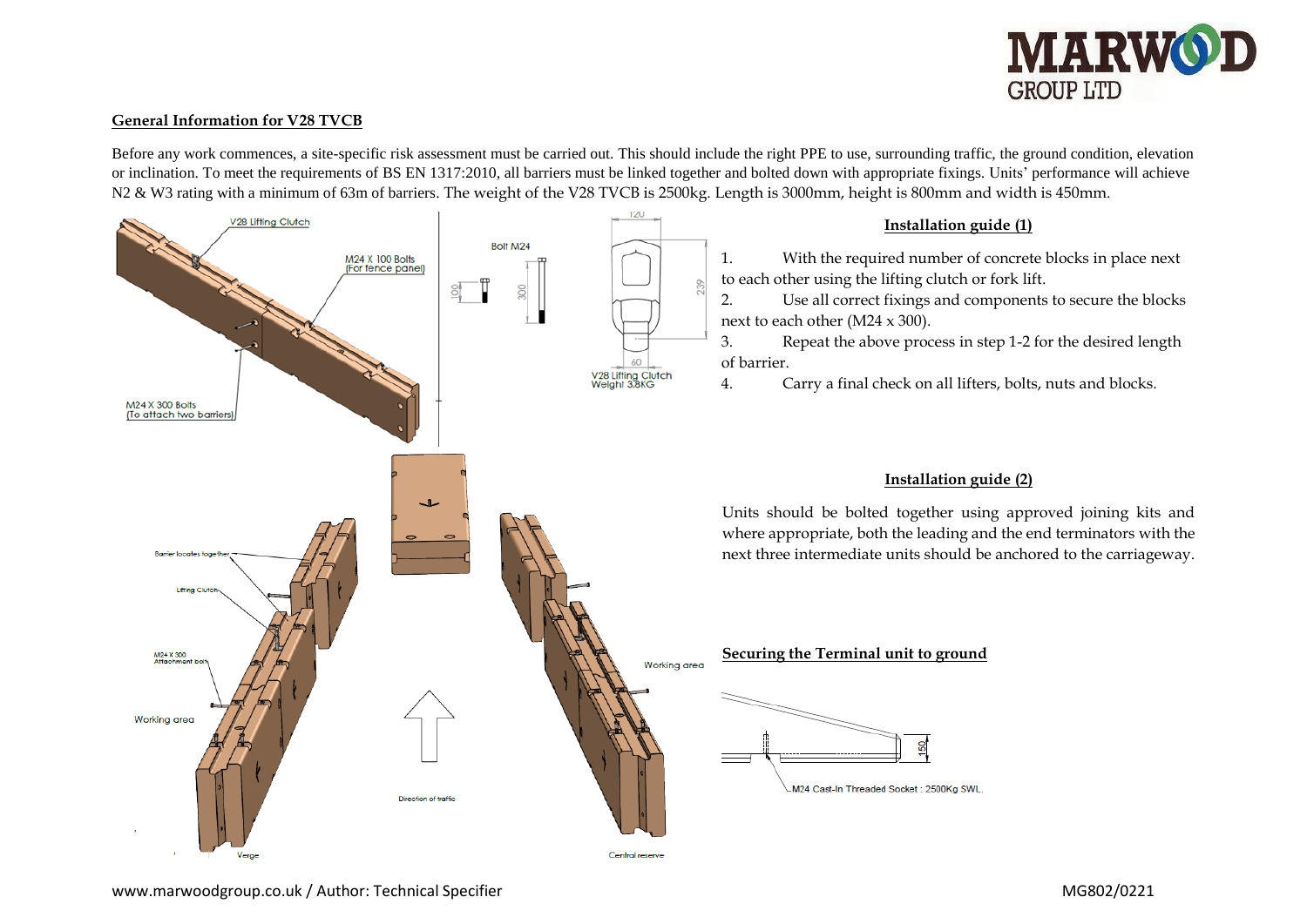

### **Risk assessment NOTE: Check to see if a full lifting plan is required**

# **Generic Risk assessment & method statement**

| Description                           | Persons at risk     | <b>Control measures</b>                                                                                                                                                                                                                                                                                                                                                                                                                                                                                                                                                                                                                                                                                                                                                                                                      | Prob           | Sev            | <b>Risk factor</b> |
|---------------------------------------|---------------------|------------------------------------------------------------------------------------------------------------------------------------------------------------------------------------------------------------------------------------------------------------------------------------------------------------------------------------------------------------------------------------------------------------------------------------------------------------------------------------------------------------------------------------------------------------------------------------------------------------------------------------------------------------------------------------------------------------------------------------------------------------------------------------------------------------------------------|----------------|----------------|--------------------|
| Injury from falling<br>objects        | Driver/ pedestrians | All persons not within the vehicle cabs to wear hard hats.<br>All chains/lifting equipment to be certificated.<br>TVCBs to be lifted using fork-mounted hook attachment (or suitable chains & hook) and lifting<br>shackle*. The lifting shackle will on hire/supplied by Marwood Group Ltd.<br>Operator to be certified in the use of the tele-handler/crane/excavator/etc.<br>Tele-handler/crane/excavator/etc. to have a suitable SWL and Certificate of Thorough<br>Inspection.<br>In the case of pre-used blocks, check the galvanised lifting pin for signs of wear, corrosion or<br>damage prior to lifting. Check the shaft diameter of the lifting pin (5t Pin = 20mm) and that the<br>pin is not leaning or bent.<br>TVCBs should not be lifted with forks from underneath.<br>Never stand under a suspended load. | $\mathbf{1}$   | 5              | 5                  |
| Injury from collision<br>with vehicle | Driver/ pedestrians | All persons not within the vehicle cabs to wear hi-vis. All vehicles to be fitted with<br>reversing alarms.                                                                                                                                                                                                                                                                                                                                                                                                                                                                                                                                                                                                                                                                                                                  | $\overline{2}$ | $\overline{4}$ | 8                  |
| Fall from height                      | Driver/ pedestrians | Vehicles must have have side rails<br>fitted. Access and egress to vehicle's stepladder.                                                                                                                                                                                                                                                                                                                                                                                                                                                                                                                                                                                                                                                                                                                                     | $\overline{3}$ | $\overline{3}$ | 9                  |
| Injury from<br>vehicle turning over   | Driver/ pedestrians | Drivers to check terrain before beginning operations.                                                                                                                                                                                                                                                                                                                                                                                                                                                                                                                                                                                                                                                                                                                                                                        | $\mathbf{1}$   | $\overline{3}$ | $\overline{3}$     |
| <b>Trapped fingers</b>                | Pedestrians         | Operators to position TVCBs via flat sides, not in between colliding TVCBs. Gloves must be worn.                                                                                                                                                                                                                                                                                                                                                                                                                                                                                                                                                                                                                                                                                                                             |                | 5              | 5                  |
| <b>PPE</b> required                   |                     | Safety boots, hi-viz, gloves, fall-arrest harness/lanyard, hard hat, site-specified extra PPE.                                                                                                                                                                                                                                                                                                                                                                                                                                                                                                                                                                                                                                                                                                                               |                |                |                    |

Example: Mechanical off-loading / loading of TVCBs from flatbed articulated trailers using a tele-handler/crane or similar with lifting chains